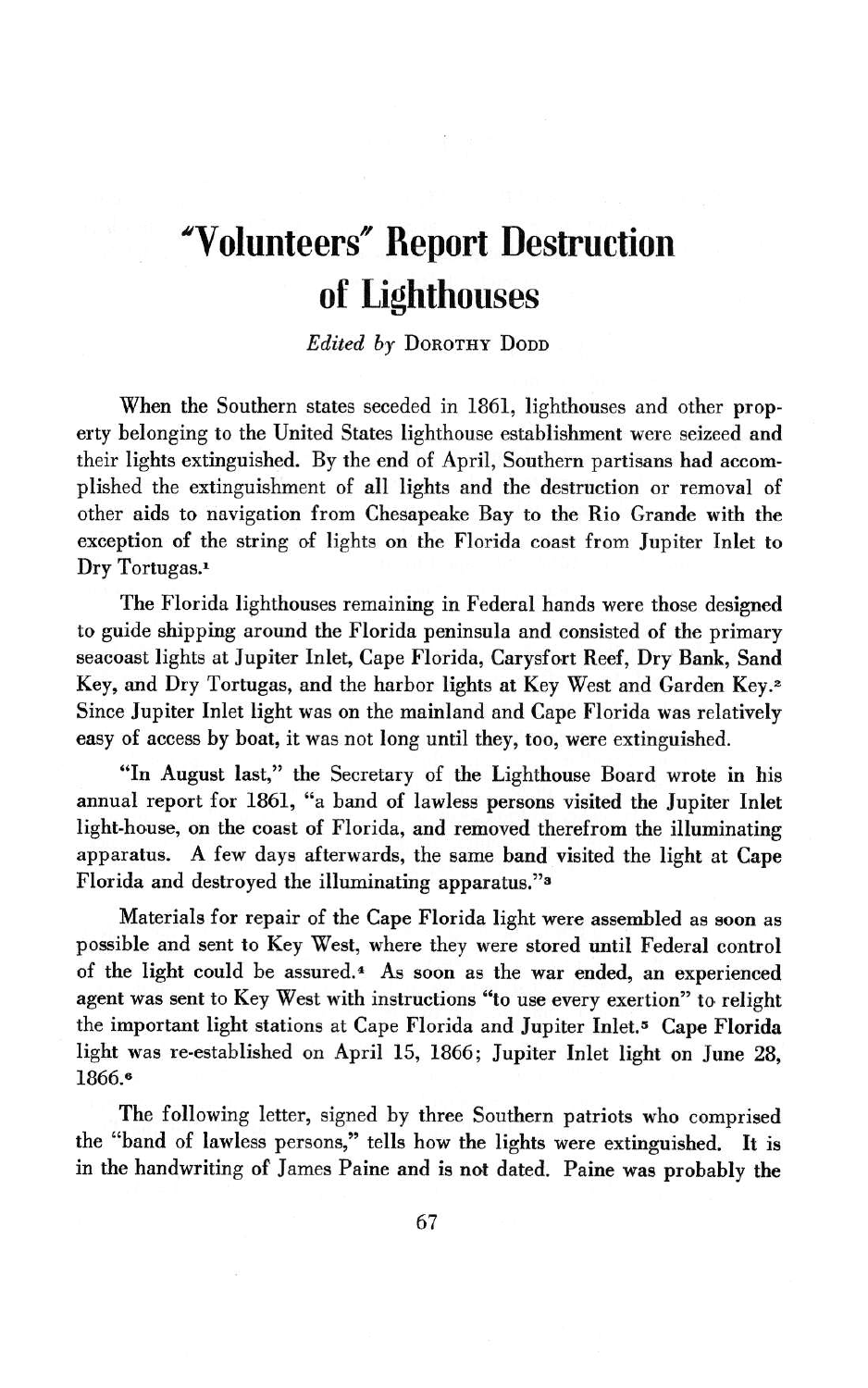James Paine who represented Brevard County in the House of Representatives in 1871 and 1872 and was postmaster at St. Lucie in 1887.<sup>7</sup> Nothing has been ascertained about A. Oswald Lang and Francis A. Ivy. The manuscript is in the office of the Secretary of State at Tallahassee.

To

His Excellency M. S. Perry Governor of Florida

 $Sir -$ 

We the undersigned residents of Indian River, believing it a solmen *[sic]* duty of every Citizen, to try and serve his State and Country in whatever capacity he may be most able, would in accordance to such feelings, report to your Excellency, that we have taken the responsibility of putting out the Lights at both Jupiter Inlet and Cape Florida, believing them to be of no use or benefit to our Government, but on the contrary, of great importance to our enemies.

We had felt the importance of such a measure for some time, thinking some authorized Agent of our Government would be sent to perform it, but finding no effort was made by either the Government or the Keeper of the Light, we resolved to assume the responsibility ourselves, and report the result to your Excellency, hoping that it may meet your approval. At Jupiter we destroyed no property whatever, the Light being a revolving one and of very costly make, we took away only enough of the machinery to make it unserviceable.<sup>8</sup> There is a quantity of property belonging to the Light consisting of Tools, machinery, Paints, oil &c which we have secured under lock and Key.

At Cape Florida the Light being within the immediate protection of Key West and almost indispensable at this time to the enemyes *[sic]* fleet, as well as knowing it to be useless for us to try and hold it, we determined to damage it so that it will be of no possible use to our enemies.

The Keepers at Cape Florida were armed, and instructed not to surrender the Light, only with their lives, the possession was gained however without any resistance, owing to the complete manner in which our plans were executed, we brought away the Lamps and Burners, and broke the Lens Glasses.

The seizure and surrender was made at midnight of the 21st August, while the two Keepers were in the Tower, and the Iron door below bolted and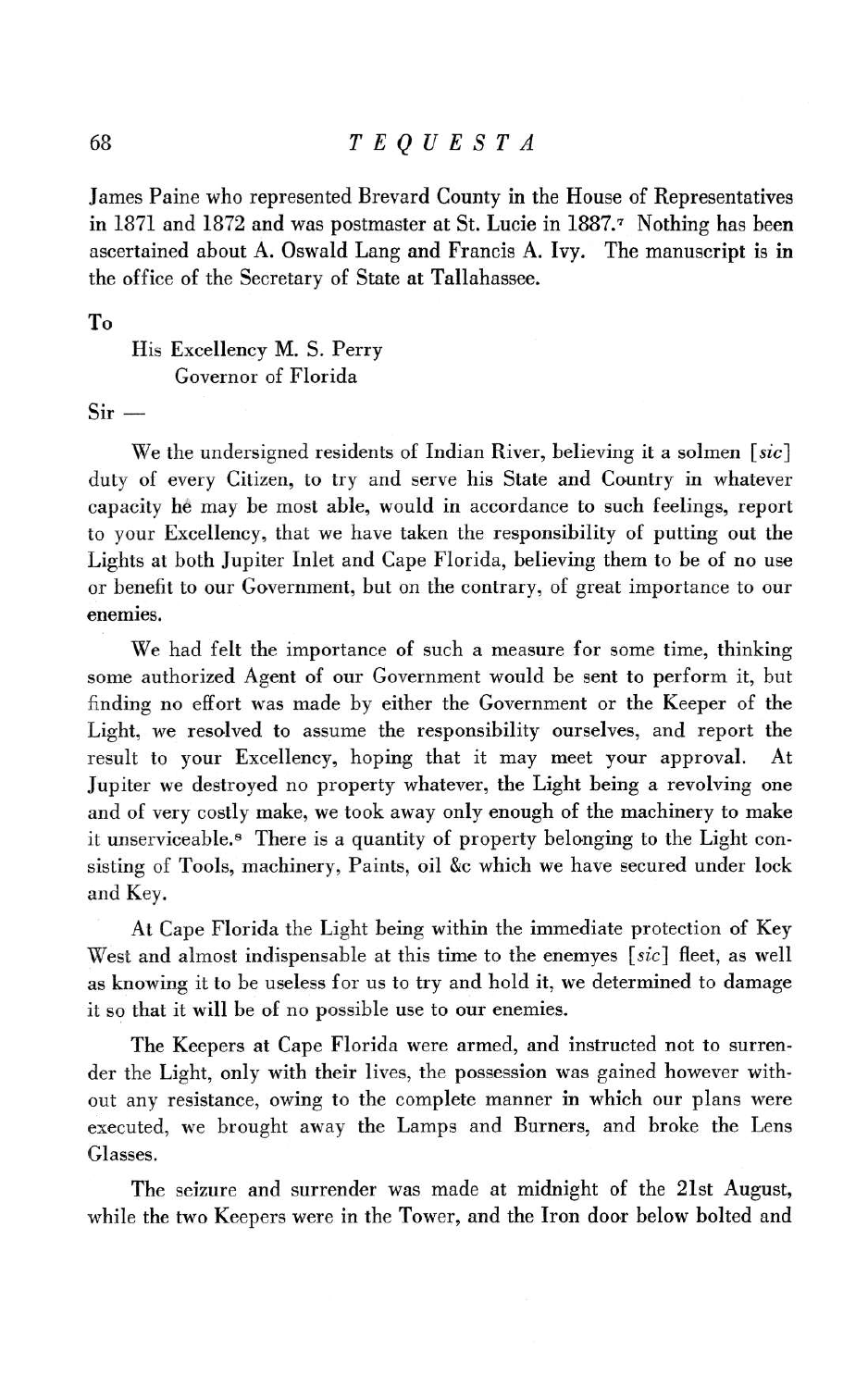locked on the inside-one of the party being aquainted *[sic]* with the Keeper and knowing that he expected supplies from Key West daily, devised the plan to get them down by telling them he had news for them from Key West, which brought them both down, and as soon as the door was opened, we secured them as prisoners. The party being small, and having only a small Boat to return in, we concluded not to take them prisoners, they professing to be strongly in favor of the South, although they had repeatedly boasted that they would defend the Light to the last.

The Keeper of Jupier Light although professing to be with the South, yet by his acts he falcified *[sic]* his professions-he was repeatedly urged by his Assistant Mr. Lang to put out the Light, but refused to do so, and was quite satisfied to receive pay and provisions from the U. S. Government. We thought that he was not the proper person to be in such a responsible position, and consequently turned him away. We brought away from the Cape a Sail Boat, two Muskets complete two Colt Revolvers, and three lamps and burners belonging to the Light, all of which is at Jupiter waiting your decision-the arms captured will be much needed at Jupiter in case of an attack.

Mr. A. Oswald Lang the Asst Keeper resigned his position when he found the Keeper Mr. Papy was intent on Keeping the Light burning, and is now in charge of the light and property, and will be glad to receive instructions from your Excllency *[sic]* in relation to his duty in this matter.

As it is most likely that the enemy will undertake to retalliate *[sic]* by destroying the Light and property, we would suggest that a Guard be Sent to protect it, or if not, instruct us to have the property removed to some safe place.

We have addressed this report to your Excellency, thinking you the proper person to give the information, and hoping our action will be approved, as our only desire was to serve our Country having performed a journey of about 140 miles, 90 of it on foot, being exposed to a burning Sun and drenching rains, and with a very scant allowance of food.

> We are very Respectfully Your Excellencies *[sic] Most obt. Servants* James Paine A. Oswald Lang Francis A. Ivy

**<sup>1</sup>S.** Doc. 2, 37 Cong., 2 sess. #1121, p. 204.

<sup>&</sup>lt;sup>2</sup> See list of lighthouses on the Florida coast in S. Doc. 2, 35 Cong., 2 sess. #979, pp. 416-419.